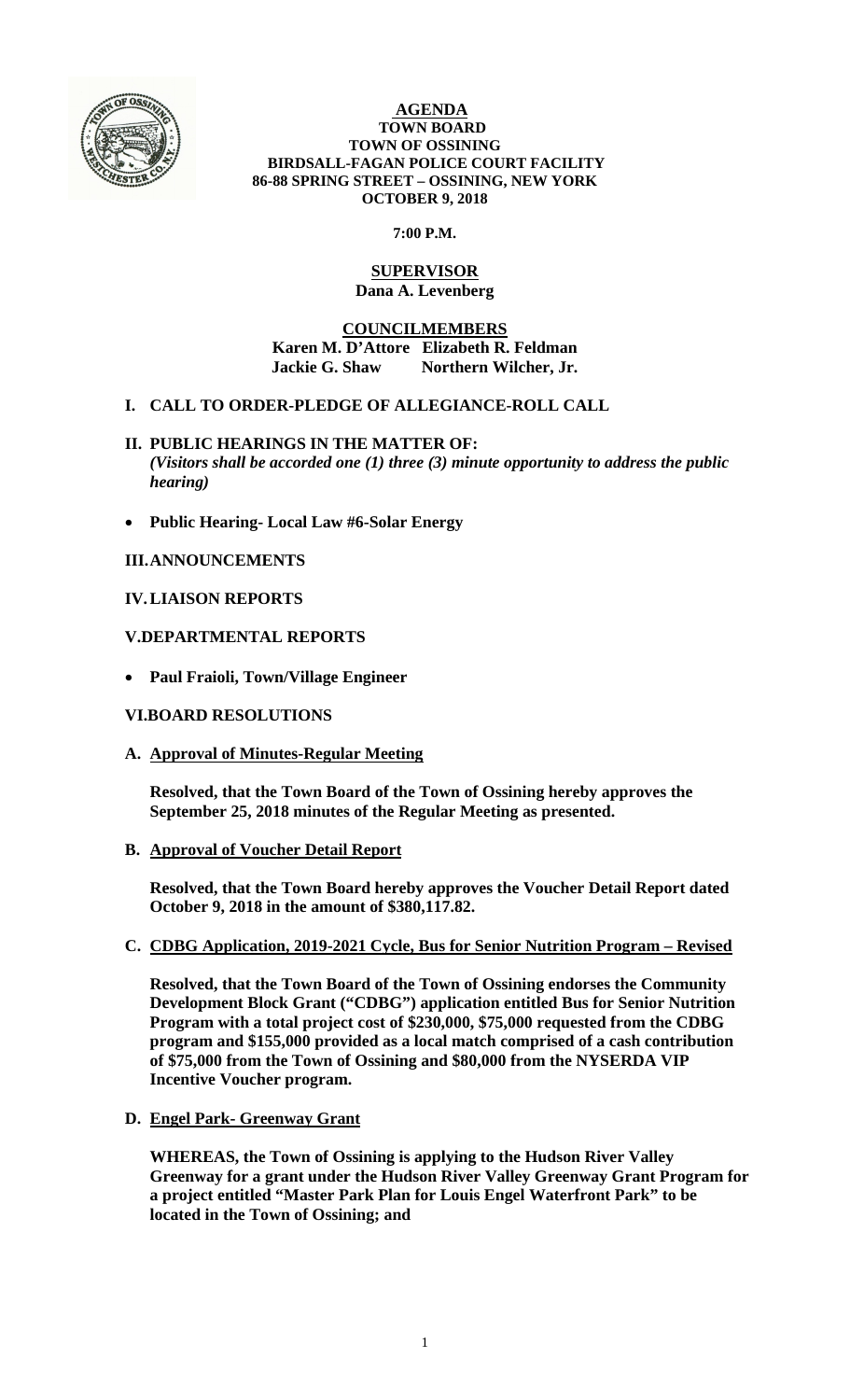**WHEREAS, the grant application requires the applicant municipality to obtain the approval/endorsement of the governing body of the municipality or municipalities in which the project will be located;** 

**NOW, THEREFORE, be it resolved that the governing board of the Town of Ossining hereby does approve and endorse the application for a grant under the Hudson River Valley Greenway Grant Program, for a project known as "Master Park Plan for Louis Engel Waterfront Park" and located within this community.** 

**E. Resolution Authorizing Supervisor to Execute Electric Service Agreement with Sustainable Westchester and Constellation NewEnergy, Inc. for Community Choice Aggregation Program**

**WHEREAS, the Town Board previously adopted a local law authorizing the Town to participate in a Community Choice Aggregation Pilot Program, which is intended to provide residential and small non-residential consumers "with the ability to lower their overall energy costs and the benefits of the CCA Program include price stability for a fixed contract term, lower prices, more favorable contract terms, and the ability to design a program that reflects local preferences and needs, including a preference for cleaner power sources," and** 

**WHEREAS, in 2016 the Town Supervisor executed a Memorandum of Understanding with Sustainable Westchester, a not-for-profit organization comprised of over forty municipalities in Westchester County, including the Town, for Sustainable Westchester to serve as Program Manager for the CCA Program, and** 

**WHEREAS, in 2016 the Town Supervisor executed an Electric Service Agreement with Con Edison Solutions to provide power supply to Ossining residents in accordance with the CCA Program, and** 

**WHEREAS, for municipalities in the territory serviced by Con Edison, including the Town, the CCA Pilot Program will conclude on December 31, 2018, and** 

**WHEREAS, the Town Board desires to continue to participate in the CCA Program, recognizing the substantial benefits it has to the Town and its constituents to promote and pursue clean energy sources, and** 

**WHEREAS, at its August 7, 2018 special meeting, the Town Board authorized the Supervisor to execute a new Memorandum of Understanding with Sustainable Westchester for Sustainable Westchester to serve as the Program Manager for the CCA Program and to solicit bids and perform such other services as may be reasonably required to facilitate the implementation of the CCA Program, and** 

**WHEREAS, Sustainable Westchester sought bids from electric service suppliers for residential and small commercial properties and on October 5, 2018 the bids were opened and Constellation NewEnergy, Inc. was the winning bidder to provide services for 24 months with the possibility of a six-month extension with standard product residential and commercial rates of \$.07709 per kilowatt hour and 100% renewable clean power product residential and commercial rates of \$.079959 per kilowatt hour, and** 

**WHEREAS, Sustainable Westchester has determined this bid to be compliant with the requirements for the CCA Program and the Town Board desires to enter into an agreement with Constellation to provide the services at the proposed rates, and** 

**WHEREAS, when the Town Board approved the agreement with ConEdison in 2016 it selected the 100% Renewable Energy Supply as the default rate for the Town's residents recognizing that a main objective to participating in the CCA Program is to promote and pursue clean energy sources and given that: (1) the 100% Renewable Energy Supply is comparable to the rate provided by ConEdison for residential consumers and substantially lower than the ConEdison rate for**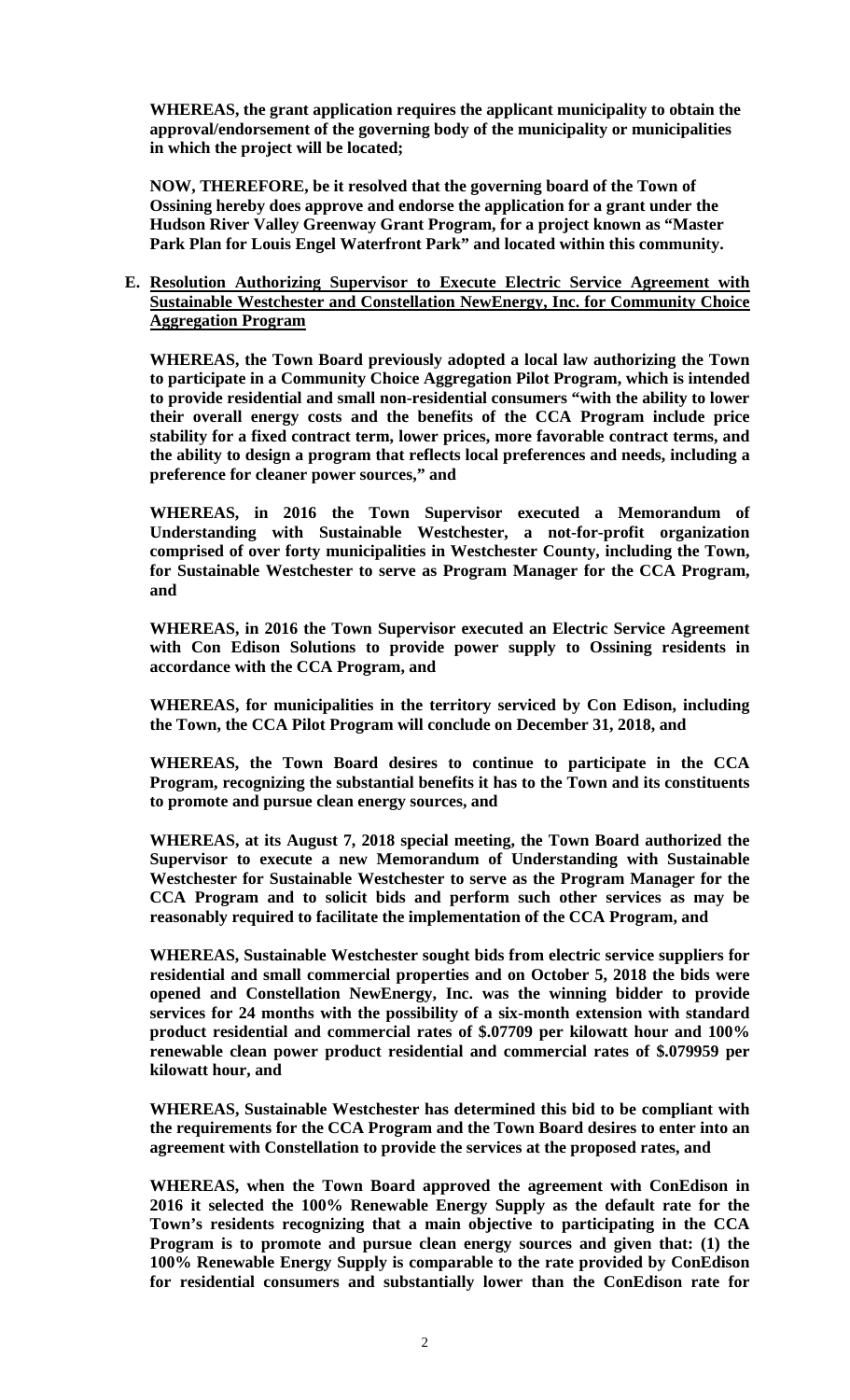**commercial consumers, (2) the Town Board understands from representatives of Sustainable Westchester that the annual difference between the 100% Renewable Energy Supply rate and Basic Service Supply rate will be relatively small (approximately less than \$30 per year for a residence), and (3) any electricity user within the Town participating in the CCA Program will be able to opt out of the default 100% renewable clean power product and choose the standard product, and** 

#### **NOW THEREFORE,**

**BE IT RESOLVED, the Town Board hereby authorizes the Supervisor to execute the Electric Service Agreement with Constellation and Sustainable Westchester, subject to approval of Counsel to the Town as to form, and** 

**BE IT FURTHER RESOLVED, the Town Board designates the 100% renewable clean power product as the Town's default rate for the CCA Program.** 

#### **F. Resolution Authorizing Town to Participate in Coalition for Purpose of Submitting Comments to IRS on Draft Regulations Regarding Charitable Contributions**

**WHEREAS, in response to the Federal Tax Cuts and Jobs Act ("TCJA"), the State of New York has enacted legislation as part of its FY2019 Budget that authorizes counties, local governments, and school districts to establish a charitable gifts reserve fund and to authorize a real property tax credit of up to 95% of the amount of a property owner's monetary contribution(s) to an established charitable reserve fund during the "associated credit year"; and** 

**WHEREAS, on August 23, 2018, the Internal Revenue Service ("IRS") issued proposed regulations providing rules on the availability of federal charitable contribution deductions when the taxpayer receives or expects to receive a corresponding state or local tax credit; and** 

**WHEREAS, the proposed regulations impair the incentives for individual taxpayers to make contributions to these charitable reserve funds; and** 

**WHEREAS, state, county, and local entities, including the Town, have expressed confusion, doubt, and skepticism on the draft regulations and have raised questions as to whether they constitute an arbitrary and capricious interpretation of federal tax law; and** 

**WHEREAS, the IRS has invited the public to submit comments on the proposed regulations no later than October 11, 2018; and** 

**WHEREAS, State Assemblywoman Amy Paulin's office has been working with Baker & McKenzie LLP to prepare comments on the draft regulations for submission during the public comment period on behalf of an ad hoc coalition of like-minded state, county, municipality, or school district agencies or organizations; and** 

#### **NOW THEREFORE,**

**BE IT RESOLVED, that the Town Board hereby authorizes the Town to be part of the above-referenced ad hoc coalition solely for the purpose of submitting comments on the draft regulations by October 11, 2018 as prepared by Baker & McKenzie LLP, subject to approval by Counsel to the Town as to form, and** 

**BE IT FURTHER RESOLVED, that the Town Board hereby authorizes the onetime payment of \$1,000 toward the administrative expenses of the ad hoc coalition in preparing the comments on the draft regulations, and**